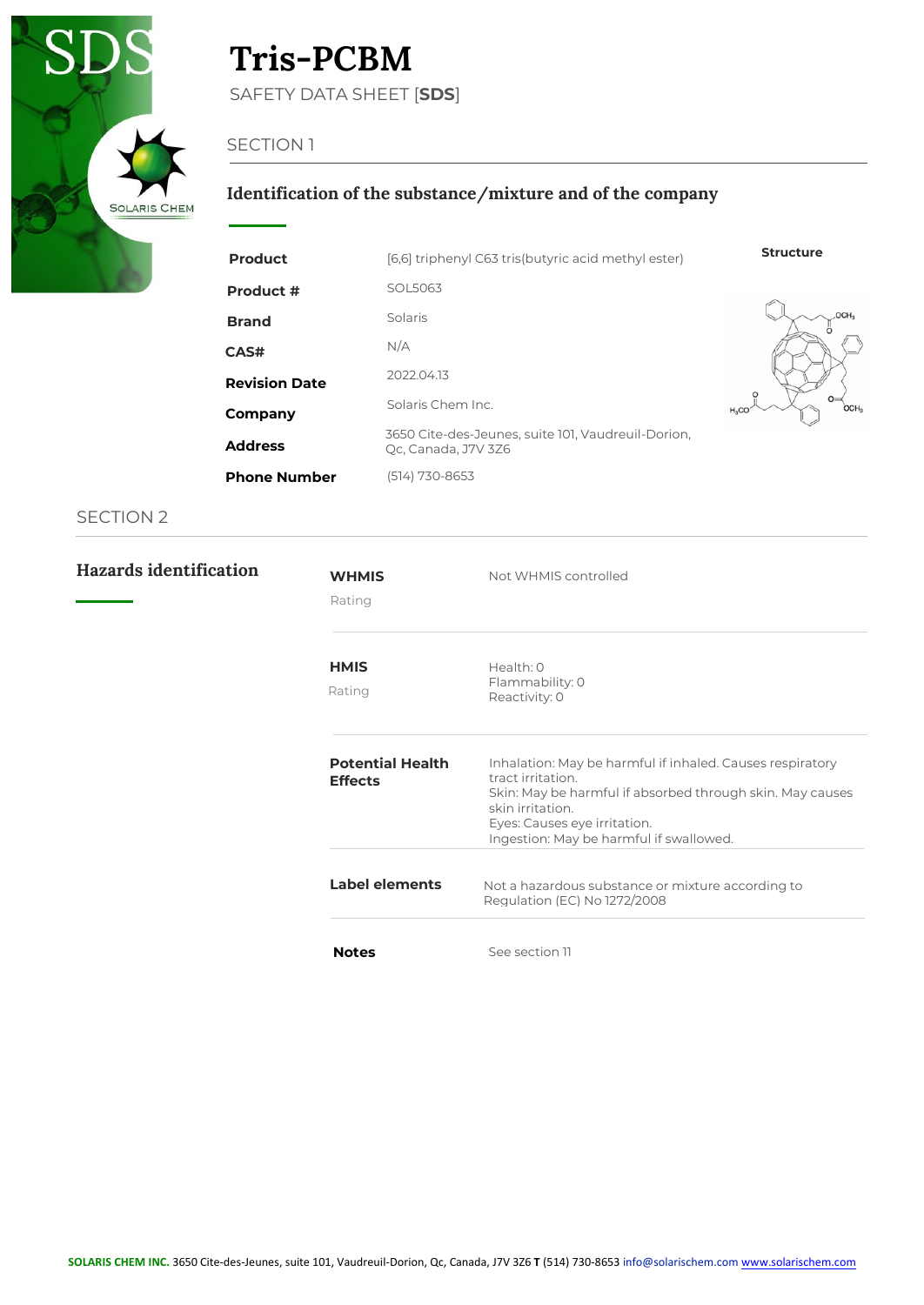

| Composition/information            | <b>Substance</b>                      | [6,6] triphenyl C63 tris(butyric acid methyl ester),                                                                                                                                |
|------------------------------------|---------------------------------------|-------------------------------------------------------------------------------------------------------------------------------------------------------------------------------------|
| on ingredients                     | CAS#                                  | tris[60]PCBM<br>N/A                                                                                                                                                                 |
|                                    | <b>SARA 313</b>                       | <b>No</b>                                                                                                                                                                           |
|                                    | <b>Chemical</b><br>Formula            | $C_{96}H_{42}O_6$                                                                                                                                                                   |
|                                    | <b>Molecular weight</b>               | 1.291,68 g/mol                                                                                                                                                                      |
| <b>SECTION 4</b>                   |                                       |                                                                                                                                                                                     |
| <b>First aid measures</b>          | <b>Oral Exposures</b>                 | If swallowed, wash out mouth with water provided person is<br>conscious. Call a physician.                                                                                          |
|                                    | <b>Inhalation</b>                     | If inhaled, move to fresh air. If breathing becomes difficult,<br>call a physician.                                                                                                 |
|                                    | <b>Skin exposure</b>                  | In case of contact, immediately wash skin with soap and<br>copious amounts of water.                                                                                                |
|                                    | Eye exposure                          | In case of contact with eyes, flush with copious amounts of<br>water for at least 15 minutes. Assure adequate flushing by<br>separating the eyelids with fingers. Call a physician. |
| <b>SECTION 5</b>                   |                                       |                                                                                                                                                                                     |
| <b>Firefighting measures</b>       | <b>Flash Point</b>                    | N/A                                                                                                                                                                                 |
|                                    | <b>Auto-ignition</b>                  | N/A                                                                                                                                                                                 |
|                                    | <b>Flammability</b>                   | N/A                                                                                                                                                                                 |
|                                    | <b>Extinguishing</b><br>Media         | Water or Carbon dioxide or dry chemical powder or<br>appropriate foam.                                                                                                              |
|                                    | <b>Firefighting</b>                   | Protective Equipment: Wear self-contained breathing<br>apparatus if necessary                                                                                                       |
| <b>SECTION 6</b>                   |                                       | Specific Hazard(s): Emits toxic fumes under fire conditions.                                                                                                                        |
| <b>Accidental release measures</b> | Personal<br><b>Precaution</b>         | Exercise appropriate precautions to minimize direct contact<br>with skin or eyes and prevent inhalation of dust.                                                                    |
|                                    | <b>Cleaning up</b>                    | Sweep up, place in a bag and hold for waste disposal. Avoid<br>raising dust. Ventilate area and wash spill site after material<br>pickup is complete.                               |
| <b>SECTION 7</b>                   | <b>Environment</b>                    | Do not let the product escape into the environment                                                                                                                                  |
| <b>Handling and storage</b>        | <b>Handling</b>                       | Avoid dust inhalation and provide appropriate exhaust<br>ventilation                                                                                                                |
|                                    | <b>Storage</b>                        | Keep tightly closed in a cool, well ventilated, dry place.                                                                                                                          |
|                                    | <b>Special</b><br><b>Requirements</b> | No.                                                                                                                                                                                 |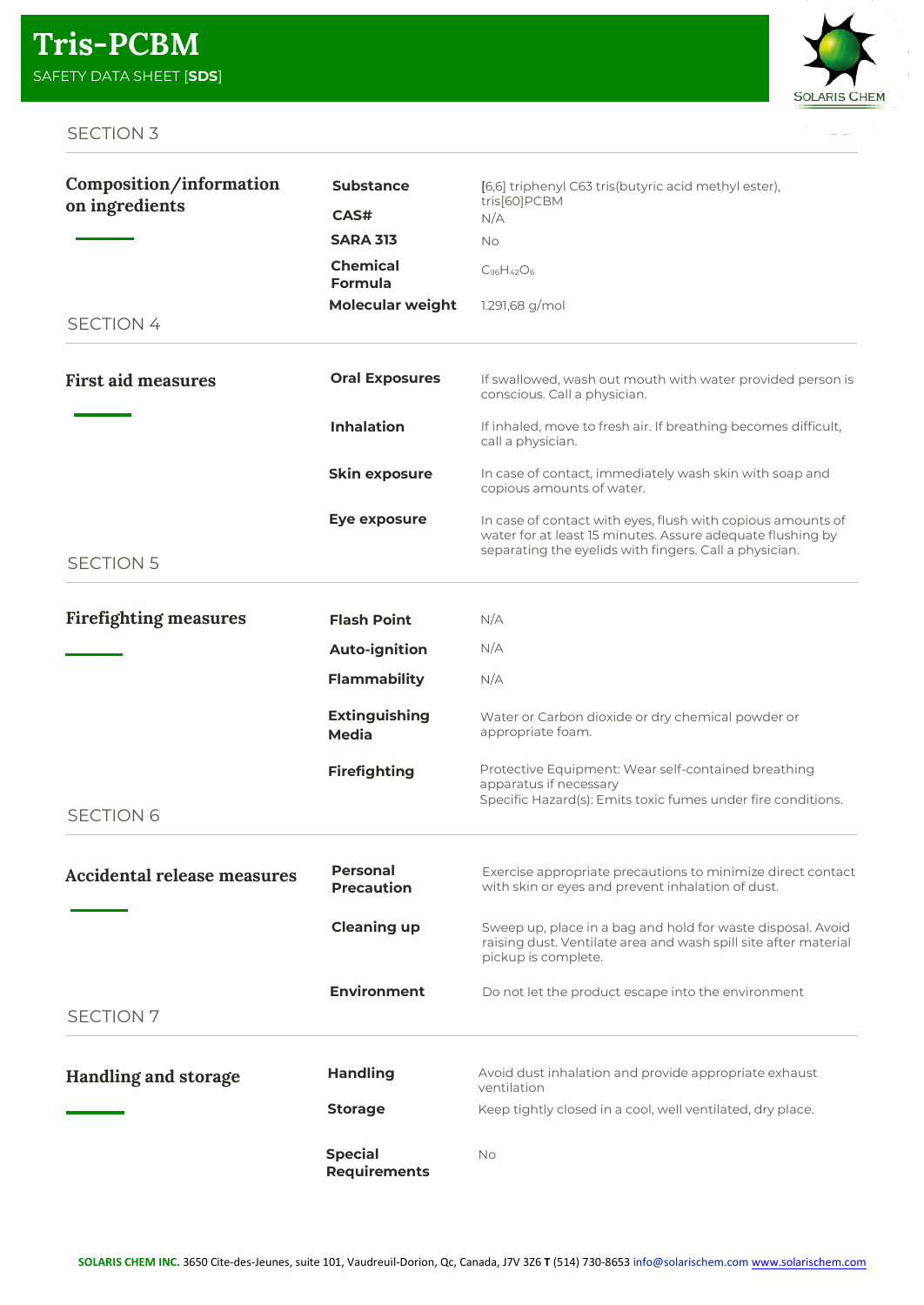

| <b>Exposures</b><br>controls/personal | <b>Safety</b><br><b>Equipment</b>                         | Contains no substances with occupational exposure limit<br>values.                                                                                                                                                                                                                                                           |
|---------------------------------------|-----------------------------------------------------------|------------------------------------------------------------------------------------------------------------------------------------------------------------------------------------------------------------------------------------------------------------------------------------------------------------------------------|
| protection                            | <b>Personal</b><br><b>Protective</b><br><b>Equipement</b> | Respiratory: Use respirators and components tested and<br>approved under appropriate government standards (NIOSH<br>(US) or CEN(EU)). Respiratory protection not required. The<br>use of type N95 (US) or type P1 (EN 143) dust masks is<br>recommended.<br>Hand: Use protective gloves.<br>Eye: Appropriate safety goggles. |
| <b>SECTION 9</b>                      | <b>General Hygiene</b><br><b>Measures</b>                 | Wash thoroughly after handling with soap and water.                                                                                                                                                                                                                                                                          |
| Physical and chemical                 | Color                                                     | Brown to black                                                                                                                                                                                                                                                                                                               |
| properties                            | Appearance                                                | Powder                                                                                                                                                                                                                                                                                                                       |
|                                       | рH                                                        | N/A                                                                                                                                                                                                                                                                                                                          |
|                                       | <b>Boiling Point</b>                                      | N/A                                                                                                                                                                                                                                                                                                                          |
|                                       | <b>Melting Point</b>                                      | $>$ 300 °C ( $>$ 572 °F)                                                                                                                                                                                                                                                                                                     |
|                                       | <b>Freezing Point</b>                                     | N/A                                                                                                                                                                                                                                                                                                                          |
|                                       | <b>Vapor Pressure</b>                                     | N/A                                                                                                                                                                                                                                                                                                                          |
|                                       | <b>Bulk Density</b>                                       | N/A                                                                                                                                                                                                                                                                                                                          |
|                                       | <b>Water Content</b>                                      | N/A                                                                                                                                                                                                                                                                                                                          |
|                                       | <b>Solvent Content</b>                                    | N/A                                                                                                                                                                                                                                                                                                                          |
|                                       | <b>Decomposition</b><br><b>Temperature</b>                | N/A                                                                                                                                                                                                                                                                                                                          |
|                                       | <b>Flash Point</b>                                        | N/A                                                                                                                                                                                                                                                                                                                          |
|                                       | <b>Flammability</b>                                       | N/A                                                                                                                                                                                                                                                                                                                          |
|                                       | <b>Auto-ignition</b><br><b>Temperature</b>                | N/A                                                                                                                                                                                                                                                                                                                          |
|                                       | <b>Solubility</b>                                         | Toluene, chlorobenzene, 1,2-o-dichlorobenzene                                                                                                                                                                                                                                                                                |
|                                       | <b>UV absorption</b>                                      | N/A                                                                                                                                                                                                                                                                                                                          |
|                                       | <b>Emission</b><br>(fluorescence)                         | N/A                                                                                                                                                                                                                                                                                                                          |

| <b>Stability and reactivity</b> | <b>Stability</b>                                            | Stable, avoid strong oxydizing agents |
|---------------------------------|-------------------------------------------------------------|---------------------------------------|
|                                 | <b>Hazardous</b><br><b>Decomposition</b><br><b>Products</b> | Carbon monoxide, Carbon dioxide.      |
|                                 | <b>Hazardous</b><br><b>Polymerization</b>                   | Will not occur                        |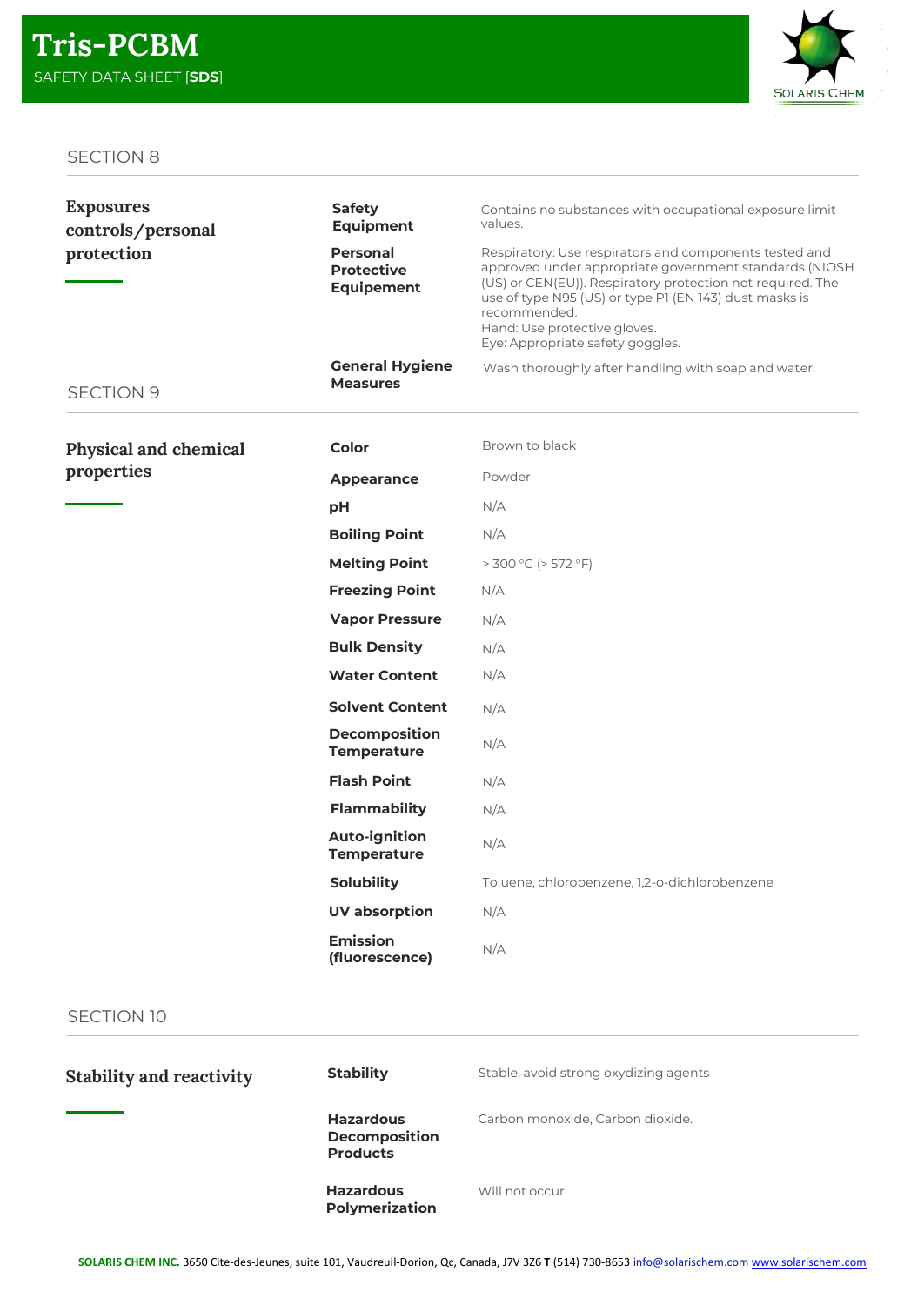

| <b>Route of</b><br><b>Exposure</b>                        | Skin Contact: May cause skin irritation. Skin Absorption: May<br>be harmful if absorbed through the skin. Eye Contact: May<br>cause eye irritation.<br>Inhalation: Material may be irritating to mucous<br>membranes and upper respiratory tract. May be harmful if<br>inhaled. Ingestion: May be harmful if swallowed. |
|-----------------------------------------------------------|-------------------------------------------------------------------------------------------------------------------------------------------------------------------------------------------------------------------------------------------------------------------------------------------------------------------------|
| <b>Signs and</b><br><b>Symptoms of</b><br><b>Exposure</b> | Skin coloration.                                                                                                                                                                                                                                                                                                        |
| <b>IARC</b>                                               | No component of this product present at levels greater than<br>or equal to 0.1% is identified as probable, possible or<br>confirmed human carcinogen by IARC.                                                                                                                                                           |
|                                                           |                                                                                                                                                                                                                                                                                                                         |
| <b>Ecological</b><br><b>Information</b>                   | Dispose the material accordingly (see section 13). No<br>information available on the ecological effects.                                                                                                                                                                                                               |
|                                                           |                                                                                                                                                                                                                                                                                                                         |
| Method of<br><b>Disposal</b>                              | Observe all federal, state, and local environmental regulations.                                                                                                                                                                                                                                                        |
|                                                           |                                                                                                                                                                                                                                                                                                                         |
|                                                           |                                                                                                                                                                                                                                                                                                                         |

| <b>Transport information</b> | DOT         | Proper Shipping Name: None, This substance is considered<br>to be non-hazardous for transport. |
|------------------------------|-------------|------------------------------------------------------------------------------------------------|
|                              | IATA        | Not dangerous good                                                                             |
|                              | <b>IMDG</b> | Not dangerous good                                                                             |